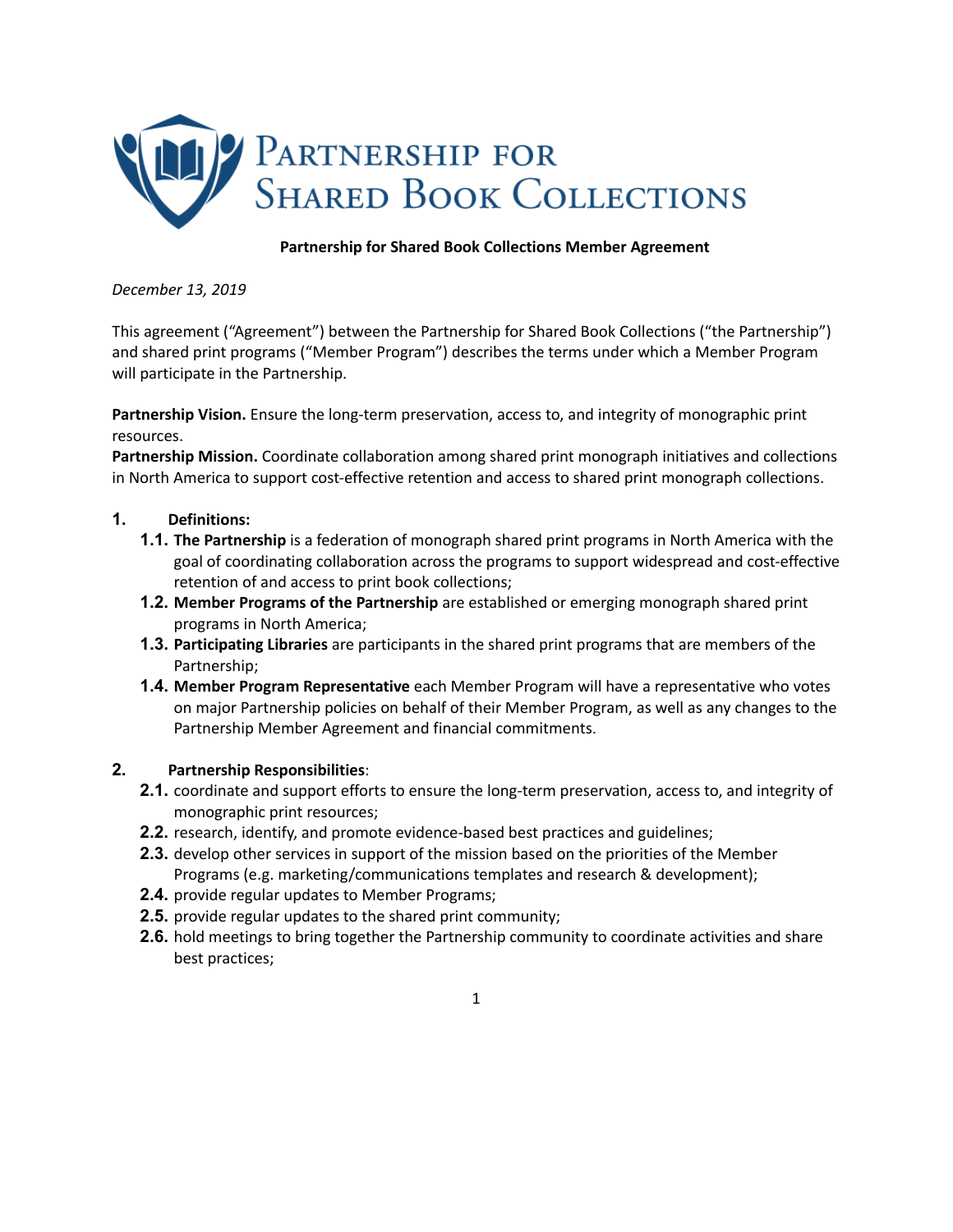- **2.7.** maintain an annual budget and provide financial reports to the Member Programs;
- **2.8.** assess needs for changes to the Partnership business model, services, and activities.

## **3. Member Program Responsibilities**:

- **3.1.** join the Partnership for an initial term ending December 2022;
- **3.2.** pledge annual membership fees of \$3,000 for each year of the initial term providing financial stability for the work of the Partnership;
- **3.3.** provide input in the development and assessment of Partnership business model, services, and activities;
- **3.4.** abide by and adhere to the provisions of the Partnership's Membership Agreement and guidelines approved by [Partnership](https://sharedprint.org/membership/) Member Programs;
- **3.5.** strive to meet the [Partnership](https://sharedprint.org/best-practices/) Best Practices as developed and approved by Member Programs to the best of the Member Program's ability;
- **3.6.** participate in the Partnership activities, including in-kind contributions in Partnership governance through election to the Executive Committee or appointment to the Operations Committee [see Partnership for Shared Book Collections [Governance](https://sharedprint.org/wp-content/uploads/PartnershipforSharedBookCollectionsGovernance.pdf) document], working groups or infrastructure support;
- **3.7.** appoint a Member Program Representative who shall vote as the representative of the Member Program.

## **4. Participating Libraries Responsibilities:**

- **4.1.** make retained print monographs available to other Participating Libraries, subject to established local practices, systems, workflows, and policies;
- **4.2.** strive to meet the **[Partnership](https://sharedprint.org/best-practices/) Best Practices** as developed and approved by Members to the best of the Participating Libraries' ability;
- **4.3.** consider participating in the Partnership activities where appropriate, including in-kind contributions in working groups;
- **4.4.** in-kind participation in the Partnership governance through election to the Executive Committee or appointment to the Operations Committee.
- **5. Renewal.** The Partnership governance will offer to the Membership for approval a new Member Agreement that will govern the planned activities and the term and fees for any renewal period to be completed by June 30, 2022. A Member Program may withdraw from the Partnership after the initial term.
- **6. Early Withdrawal.** A Member Program may withdraw early if it is dissolved by its membership or faces financial exigency. If withdrawing early, a Member Program must notify the Partnership of its intention to withdraw three months prior to its withdrawal.